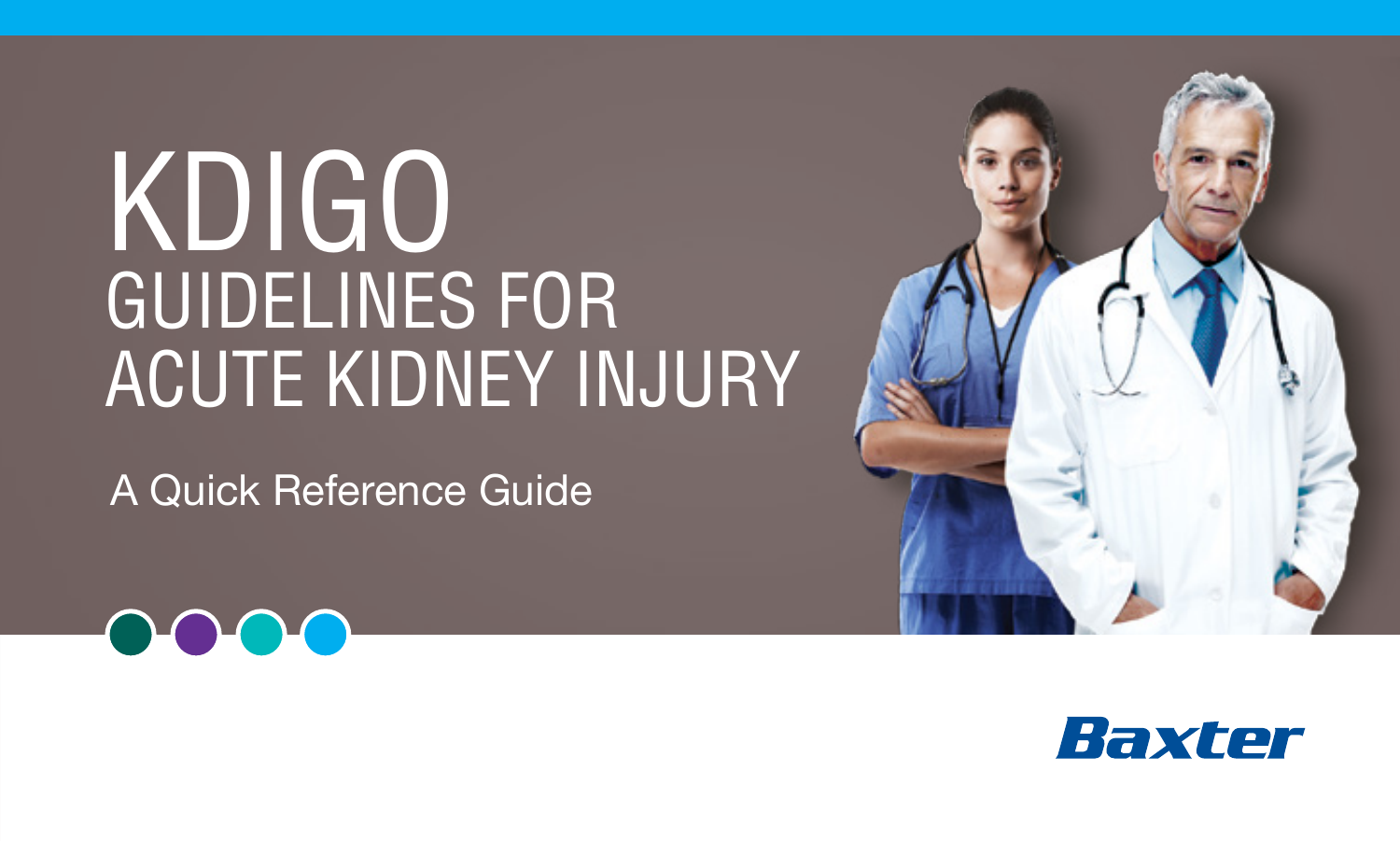# **About The Quick Reference**

The 2012 Kidney Disease: Improving Global Outcomes (KDIGO) Clinical Practice Guideline for acute kidney injury (AKI)1 aims to assist practitioners caring for adults and children at risk for or with AKI. Guideline development followed an explicit process of evidence review and appraisal.

Guideline recommendations are based on systematic reviews of relevant trials. Appraisal of the quality of the evidence and the strength of recommendations followed the GRADE approach.

This Quick Reference Guide contains a number of important recommendations that have been extracted directly from the published KDIGO Guidelines. For the full version of the KDIGO Guidelines, please visit www.kdigo.com.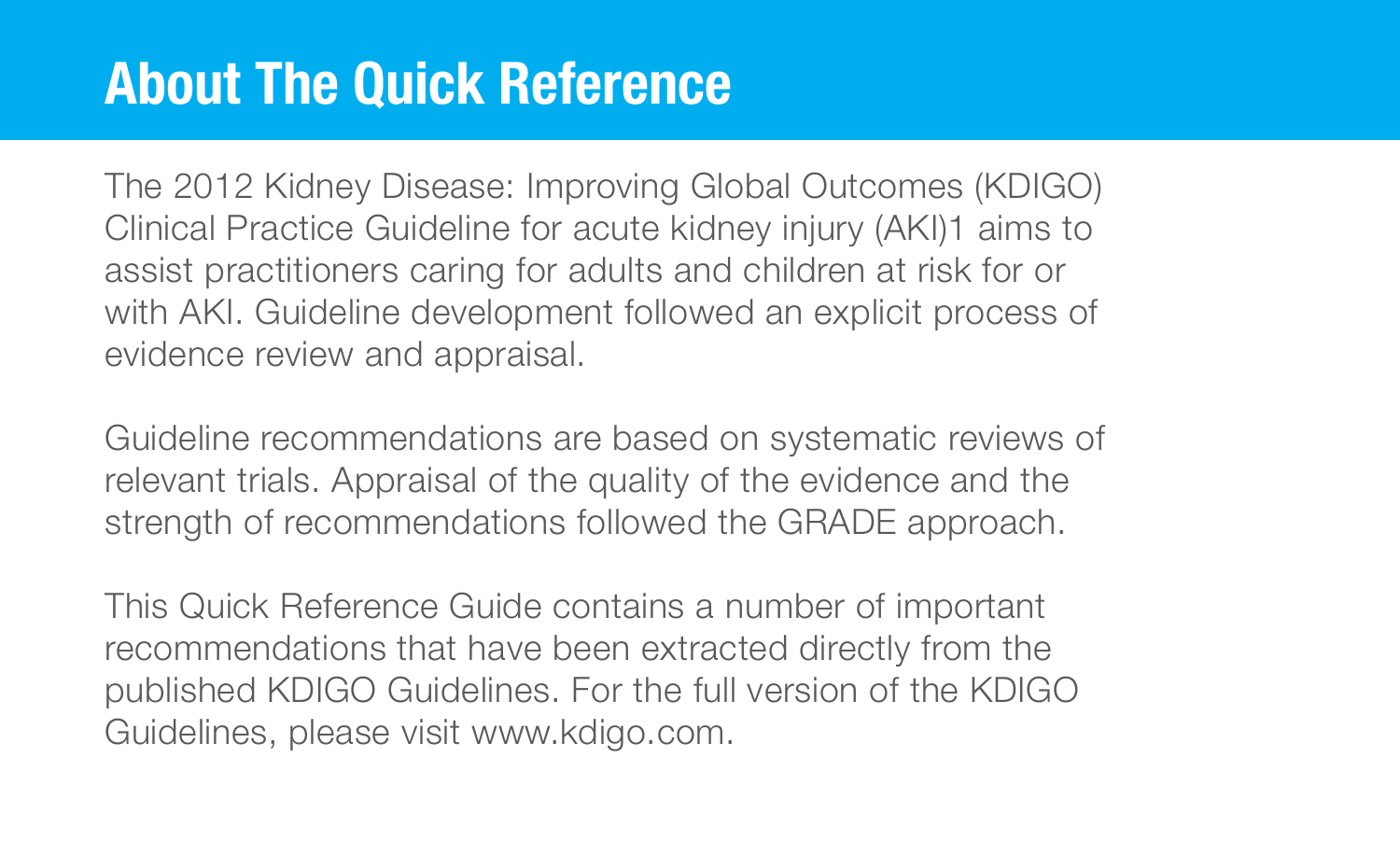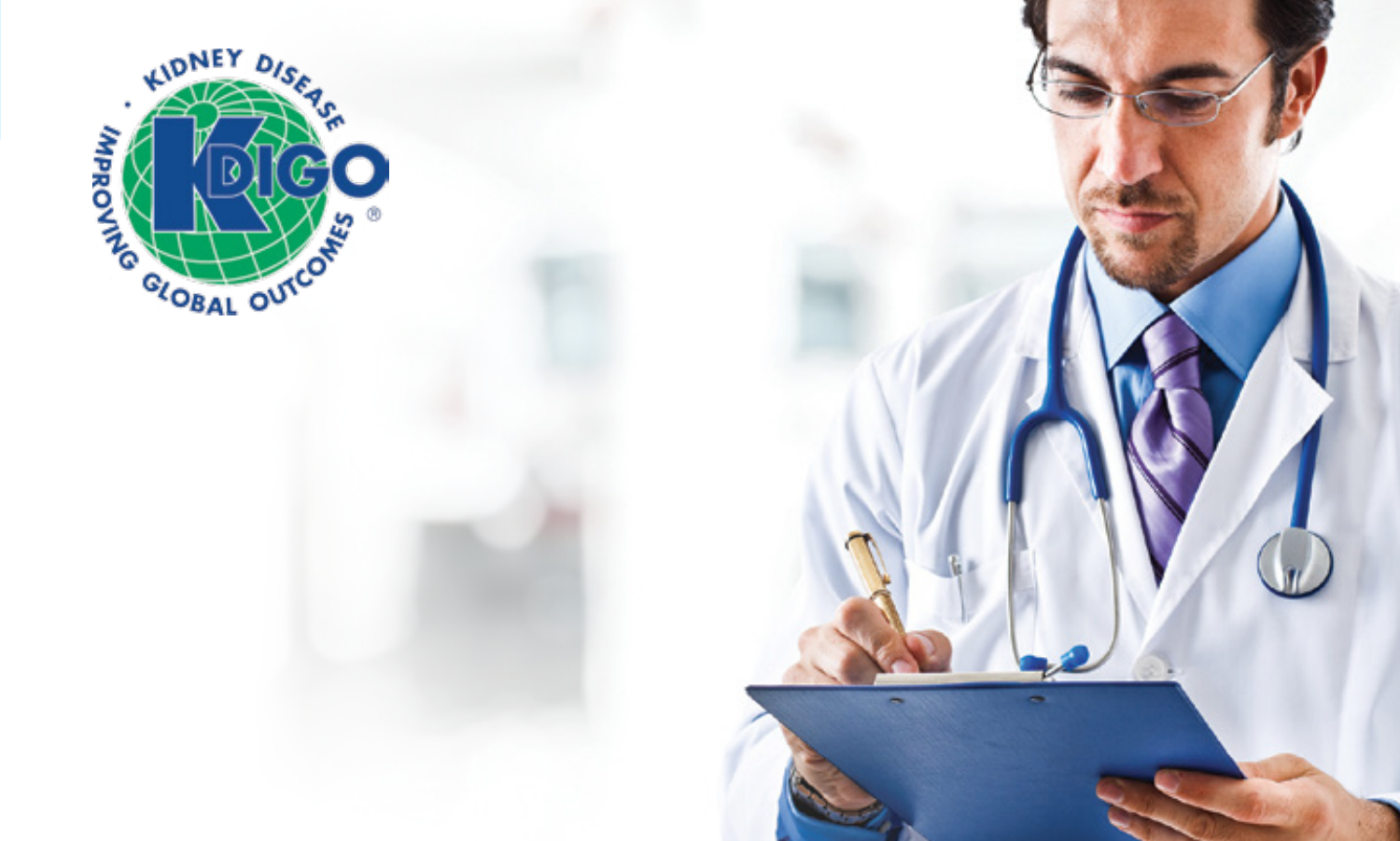# **Guideline Rating Nomenclature**

Within each recommendation, the strength of recommendation is indicated as Level 1, Level 2, or Not Graded, and the quality of the supporting evidence is shown as A, B, C, or D. The implications of the recommendation for clinicians and the meaning of the assigned quality of evidence are as follows\*:

| Grade**                   | <b>Clinicians</b>                                                                                                                                                                    |  |
|---------------------------|--------------------------------------------------------------------------------------------------------------------------------------------------------------------------------------|--|
| Level 1<br>"We recommend" | Most patients should receive the recommended course<br>of action.                                                                                                                    |  |
| Level 2<br>"We suggest"   | Different choices will be appropriate for different patients.<br>Each patient needs help to arrive at a management<br>decision consistent with her or his values and<br>preferences. |  |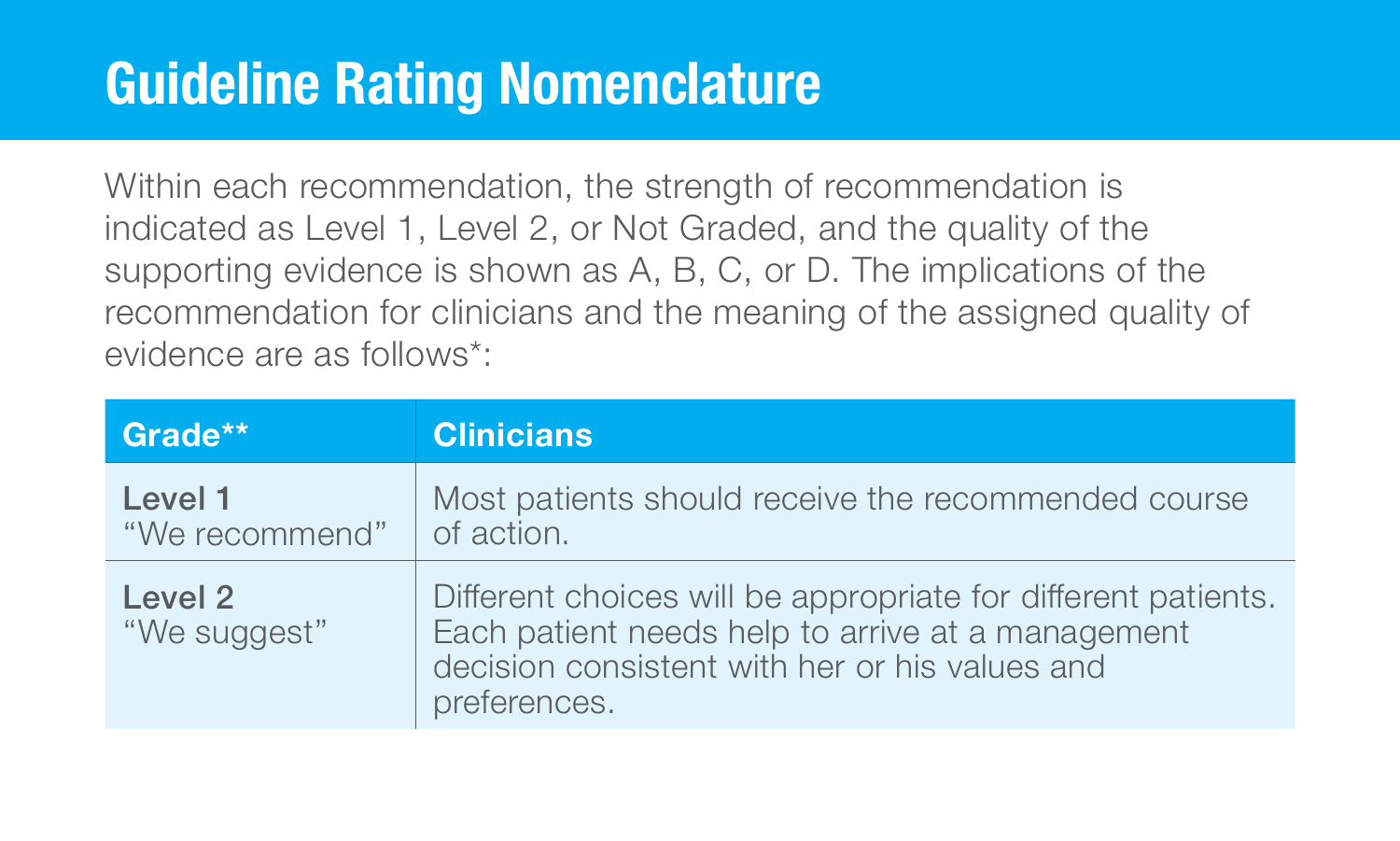| <b>Grade</b> | <b>Quality of evidence</b> | <b>Meaning</b>                                                                                                                            |
|--------------|----------------------------|-------------------------------------------------------------------------------------------------------------------------------------------|
|              | <b>High</b>                | We are confident that the true effect lies<br>close to that of the estimate of the effect.                                                |
|              | Moderate                   | The true effect is likely to be close to<br>the estimate of the effect, but there is a<br>possibility that it is substantially different. |
|              | Low                        | The true effect may be substantially different<br>from the estimate of the effect.                                                        |
|              | Very low                   | The estimate of effect is very uncertain, and<br>often will be far from the truth.                                                        |

\*Please refer to the Guideline for the implications of the recommendation for patients and for policy

\*\*The additional category ''Not Graded'' was used, typically, to provide guidance based on common sense or where the topic does not allow adequate application of evidence. The most common examples include recommendations regarding monitoring intervals, counseling, and referral to other clinical specialists. The ungraded recommendations are generally written as simple declarative statements, but are not meant to be interpreted as being stronger recommendations than Level 1 or 2 recommendations.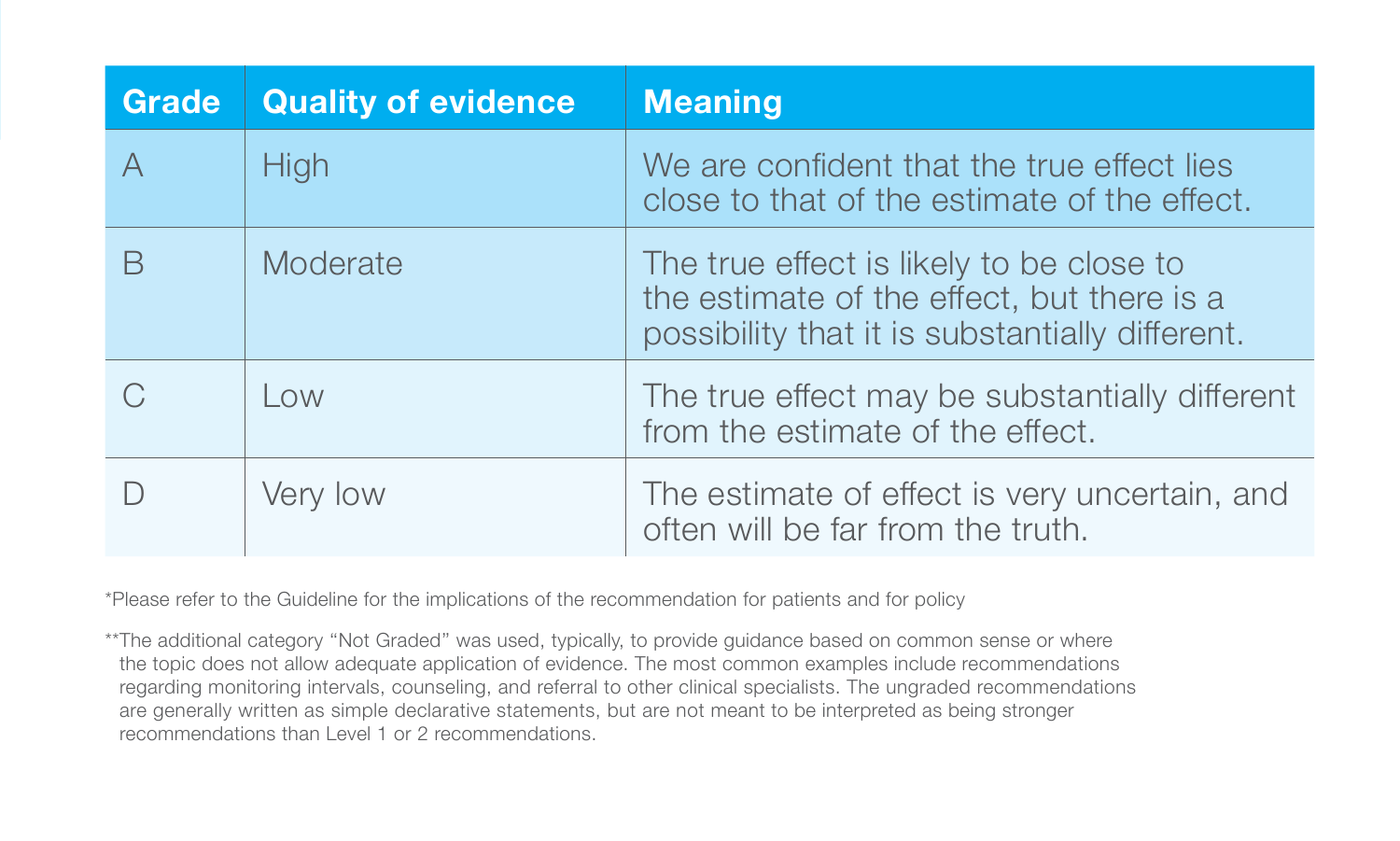

# **Definitions**

CRRT - Continuous Renal Replacement Therapy RRT - Renal Replacement Therapy

# **AKI Definitions**

- 2.1.1: AKI is defined as any of the following (Not Graded):
	- Increase in SCr by ≥ 0.3 mg/dl  $\geq$  26.5 umol/l) within 48 hours; OR
	- Increase in SCr to ≥ 1.5 times baseline, which is known or presumed to have occurred within prior 7 days; OR
	- Urine volume <0.5 ml/kg/h for 6 hours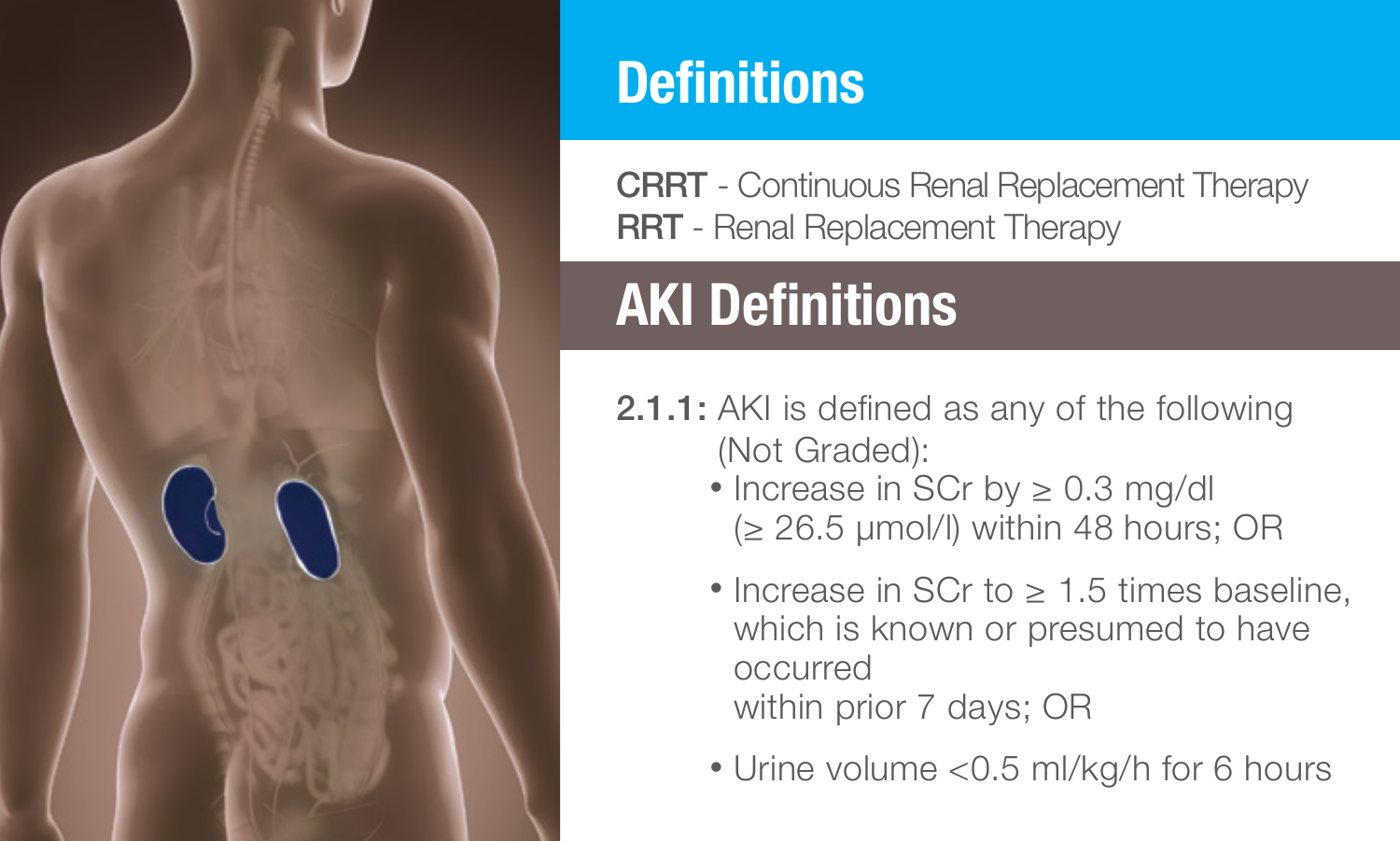# **Staging**

2.1.2: AKI is staged for severity according to the following criteria (below). (Not Graded)

Staging of AKI

| <b>Stage</b> | <b>Serum Creatinine</b>                                                                                                                                                                                                | <b>Urine Output</b>                                                  |
|--------------|------------------------------------------------------------------------------------------------------------------------------------------------------------------------------------------------------------------------|----------------------------------------------------------------------|
|              | 1.5-1.9 times baseline OR<br>$\geq$ 0.3 mg/dl ( $\geq$ 26.5 µmol/l) increase                                                                                                                                           | $<$ 0.5 ml/kg/h for 6-12 hours                                       |
|              | 2.0-2.9 times baseline                                                                                                                                                                                                 | <0.5 ml/kg/h for ≥12 hours                                           |
|              | 3.0 times baseline OR increase<br>in serum creatinine to $\geq 4.0$ mg/dl<br>(≥353.6 µmol/l) OR initiation of renal<br>replacement therapy OR, in patients<br><18 years, decrease in eGFR to <35<br>ml/min per 1.73 m2 | $<$ 0.3 ml/kg/h for $\geq$ 24 hours<br>OR Anuria for $\geq 12$ hours |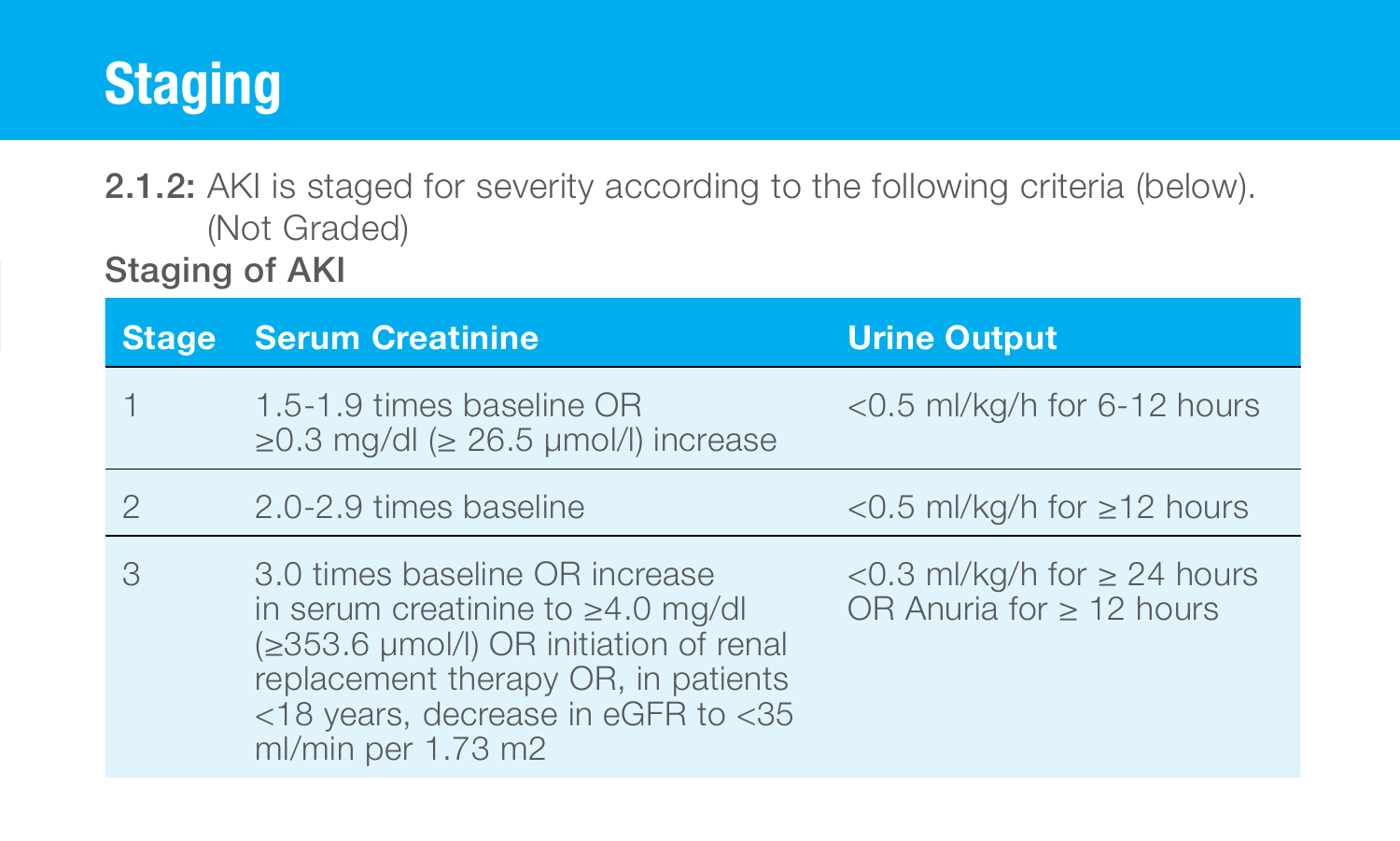#### **AKI Stage:** High Risk 1 2 3

Stage-based management of AKI Shading of boxes indicates priority of action—solid shading indicates actions that are equally appropriate at all stages whereas graded shading indicates increasing priority as intensity increases.

Discontinue all nephrotoxic agents when possible

Ensure volume status and perfusion pressure

Consider functional hemodynamic monitoring

Monitor Serum creatinine and urine output

Avoid hyperglycemia

Consider alternatives to radiocontrast procedures

Non-invasive diagnosti

Consider invasive diag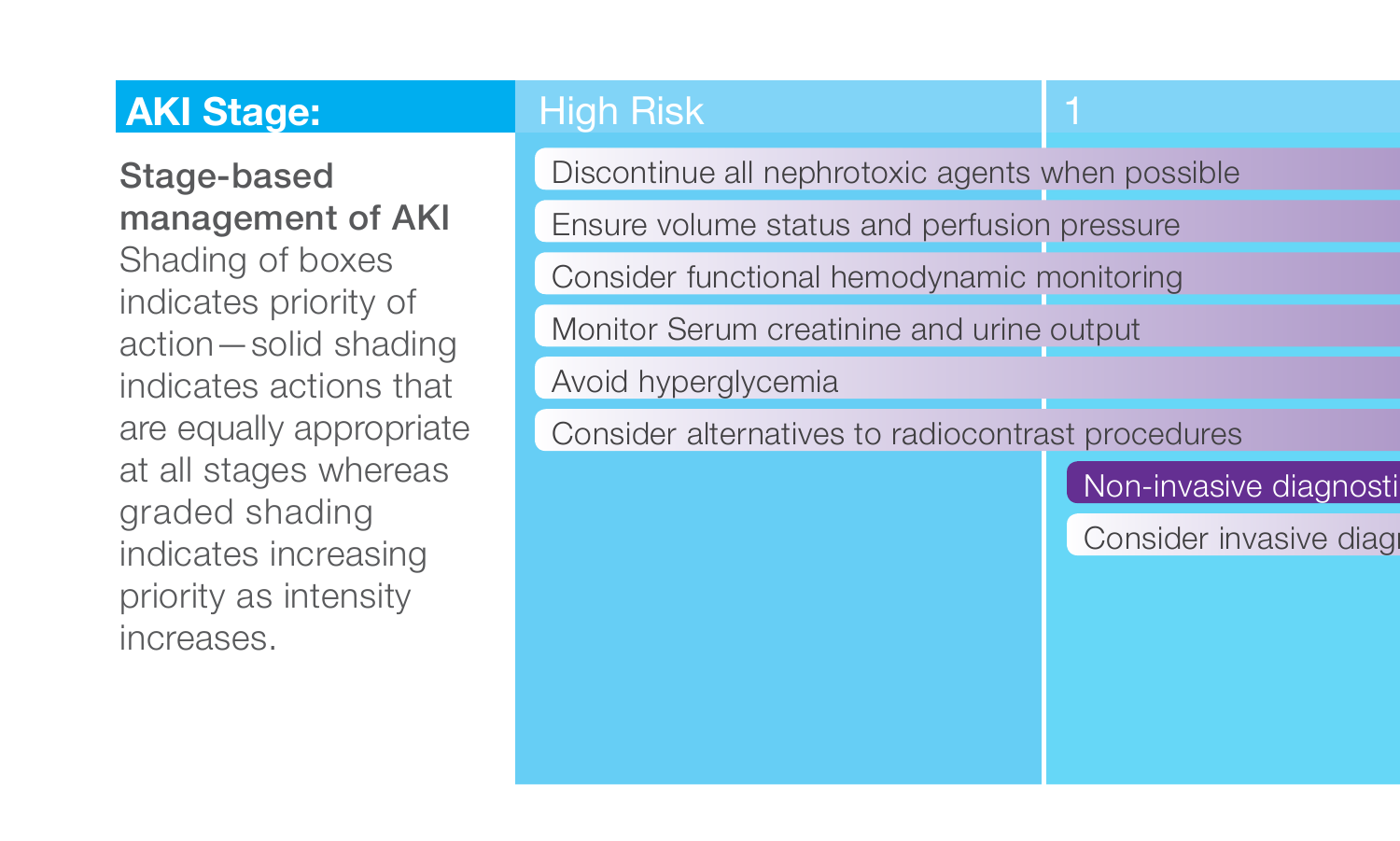|               | - 0                                | 3                                      |
|---------------|------------------------------------|----------------------------------------|
|               |                                    |                                        |
|               |                                    |                                        |
|               |                                    |                                        |
|               |                                    |                                        |
|               |                                    |                                        |
|               |                                    |                                        |
| c workup      |                                    |                                        |
| nostic workup |                                    |                                        |
|               | Check for changes in drug dosing   |                                        |
|               | Consider Renal Replacement Therapy |                                        |
|               | Consider ICU admission             |                                        |
|               |                                    | Avoid subclavian catheters if possible |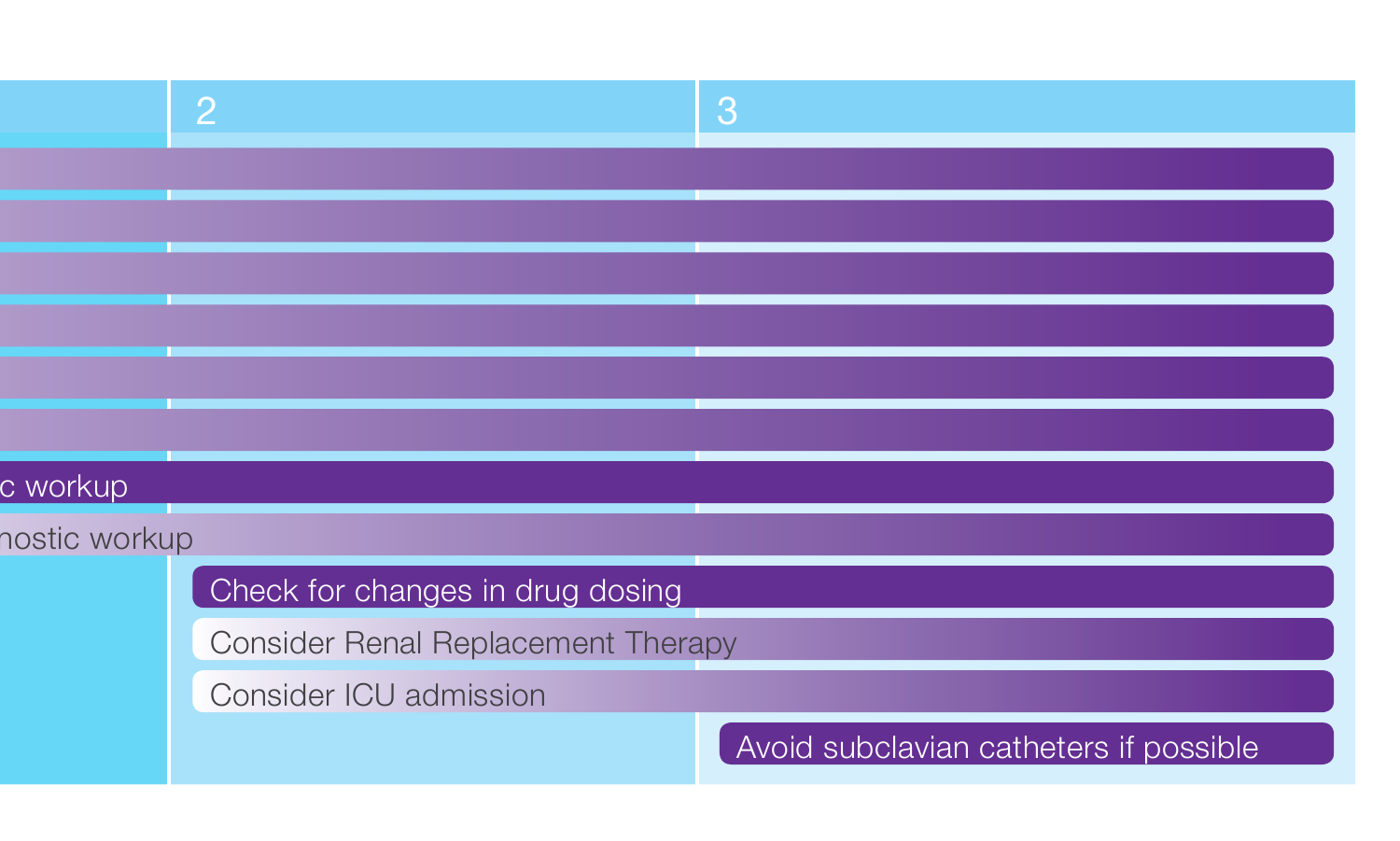## **RRT Use**

- 5.1.1: Initiate RRT emergently when life-threatening changes in fluid, electrolyte, and acid-base balance exist. (Not Graded)
- 5.1.2: Consider the broader clinical context, the presence of conditions that can be modified with RRT, and trends of laboratory tests—rather than single BUN and creatinine thresholds alone—when making the decision to start RRT. (Not Graded)
- 5.2.1: Discontinue RRT when it is no longer required, either because intrinsic kidney function has recovered to the point that it is adequate to meet patient needs, or because RRT is no longer consistent with the goals of care. (Not Graded)

5.2.2: We suggest not using diuretics to enhance kidney function recovery, or to reduce the duration or frequency of RRT. (2B)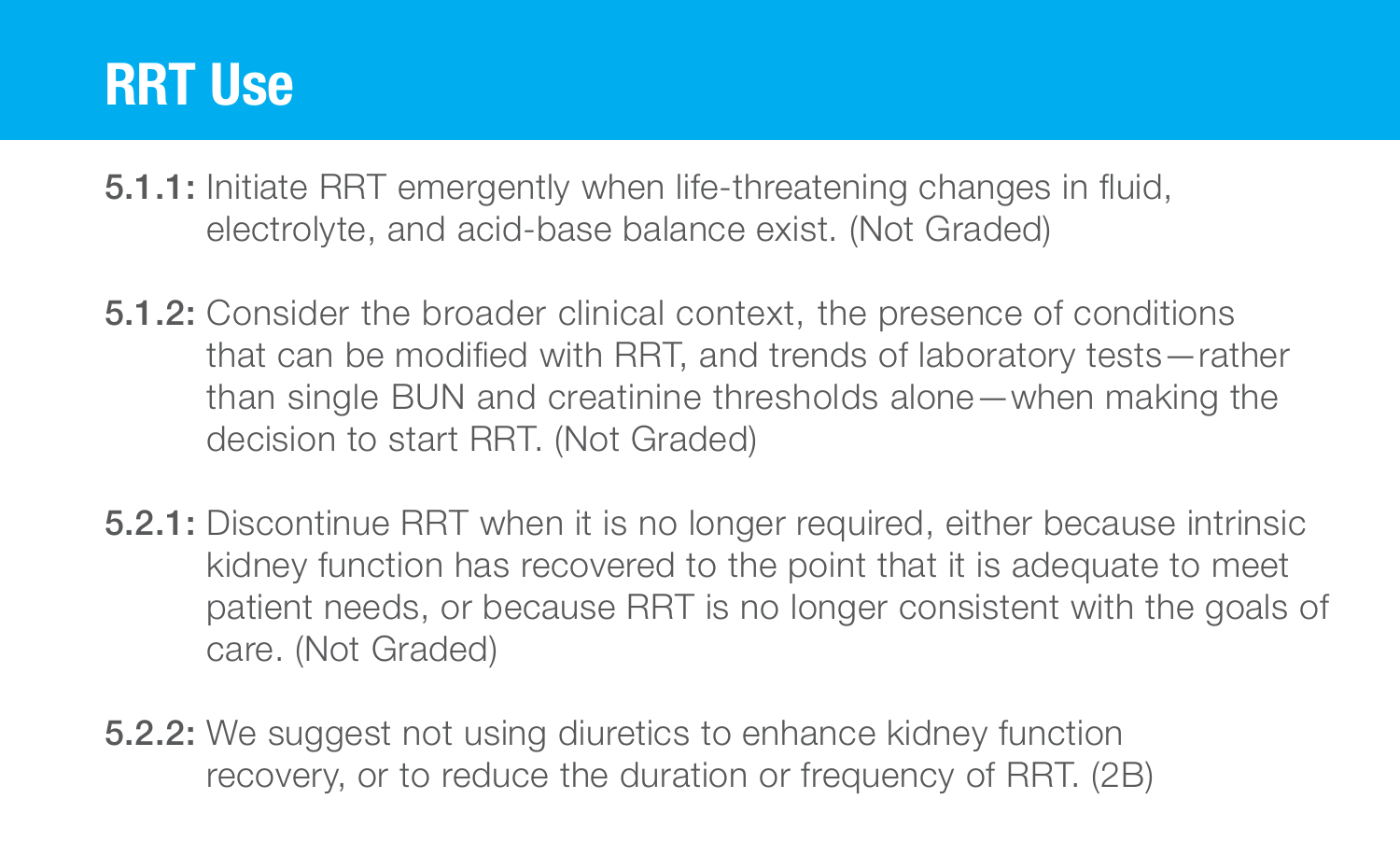# **RRT Anticoagulation**

- 5.3.1: In a patient with AKI requiring RRT, base the decision to use anticoagulation for RRT on assessment of the patient's potential risks and benefits from anticoagulation (see flow chart on next page). (Not Graded)
	- **5.3.1.1:** We recommend using anticoagulation during RRT in AKI if a patient does not have an increased bleeding risk or impaired coagulation and is not already receiving systemic anticoagulation. (1B)

Some of the uses of the products described in the KDIGO guidelines have not been approved or cleared by the FDA. For example, citrate has not been approved for use as an anticoagulant for CRRT in the United States.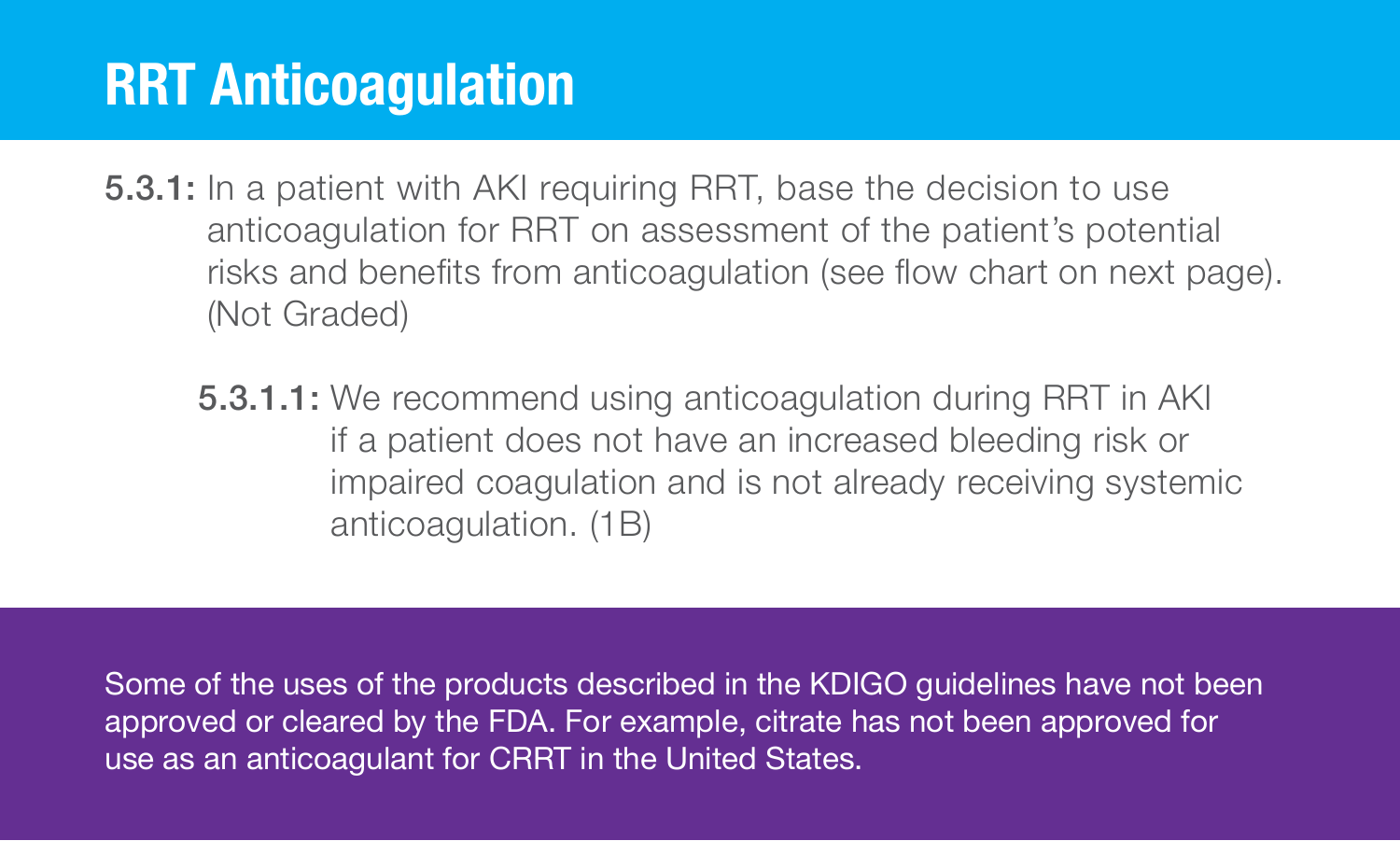5.3.2: For patients without an increased bleeding risk or impaired coagulation and not already receiving effective systemic anticoagulation, we suggest the following:

- 5.3.2.1: For anticoagulation in intermittent RRT, we recommend using either unfractionated or low-molecular-weight heparin, rather than other anticoagulants. (1C)
- 5.3.2.2: For anticoagulation in CRRT, we suggest using regional citrate anticoagulation rather than heparin in patients who do not have contraindications for citrate. (2B)
- 5.3.2.3: For anticoagulation during CRRT in patients who have contraindications for citrate, we suggest using either unfractionated or low-molecular-weight heparin, rather than other anticoagulants. (2C)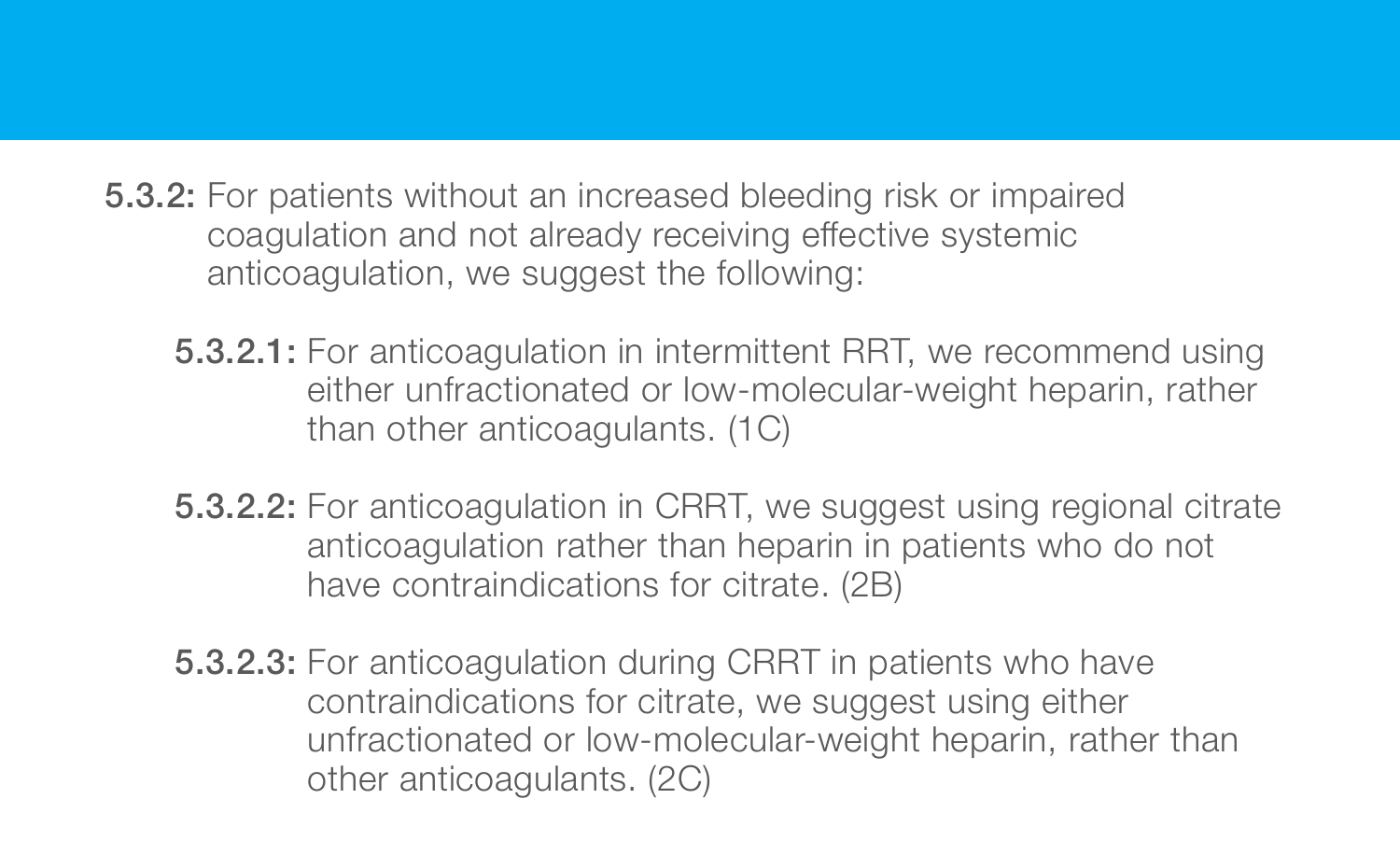- 5.3.3: For patients with increased bleeding risk who are not receiving anticoagulation, we suggest the following for anticoagulation during RRT:
	- 5.3.3.1: We suggest using regional citrate anticoagulation, rather than no anticoagulation, during CRRT in a patient without contraindications for citrate. (2C)
	- 5.3.3.2: We suggest avoiding regional heparinization during CRRT in a patient with increased risk of bleeding. (2C)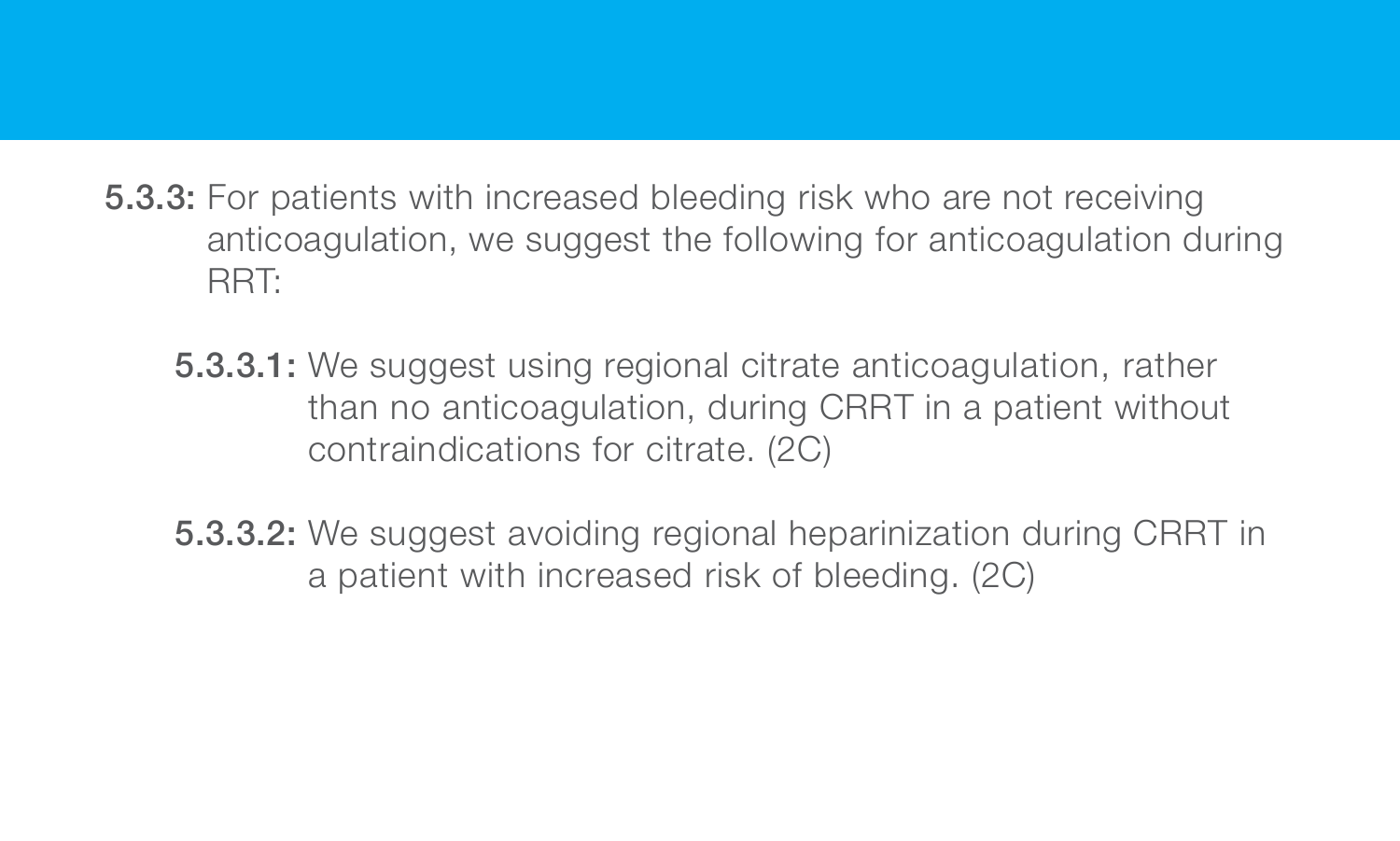#### **Flow-chart summary of recommendations regarding RRT anticoagulation.**

Heparin includes lowmolecular-weight or unfractionated heparin.

![](_page_13_Figure_2.jpeg)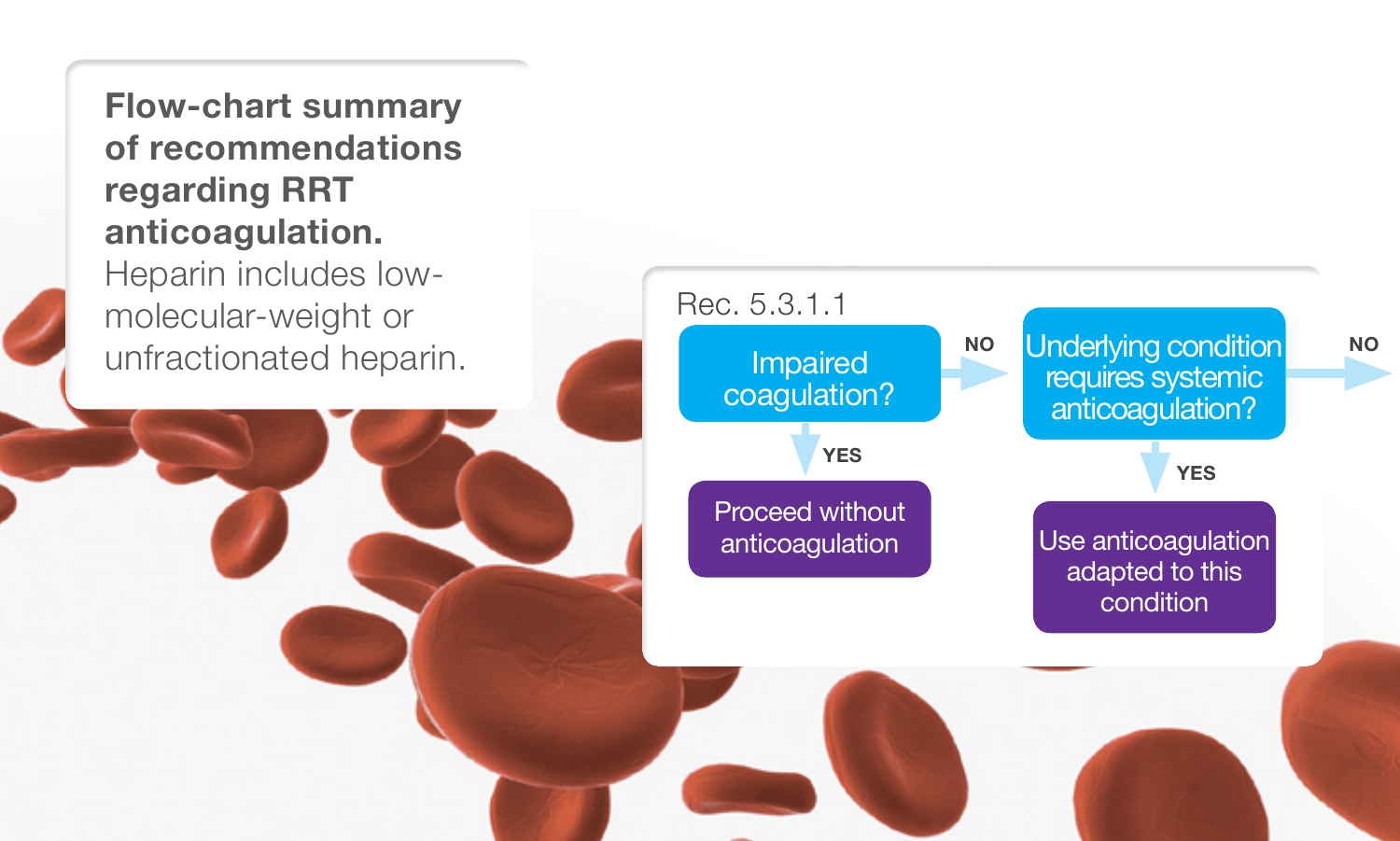![](_page_14_Figure_0.jpeg)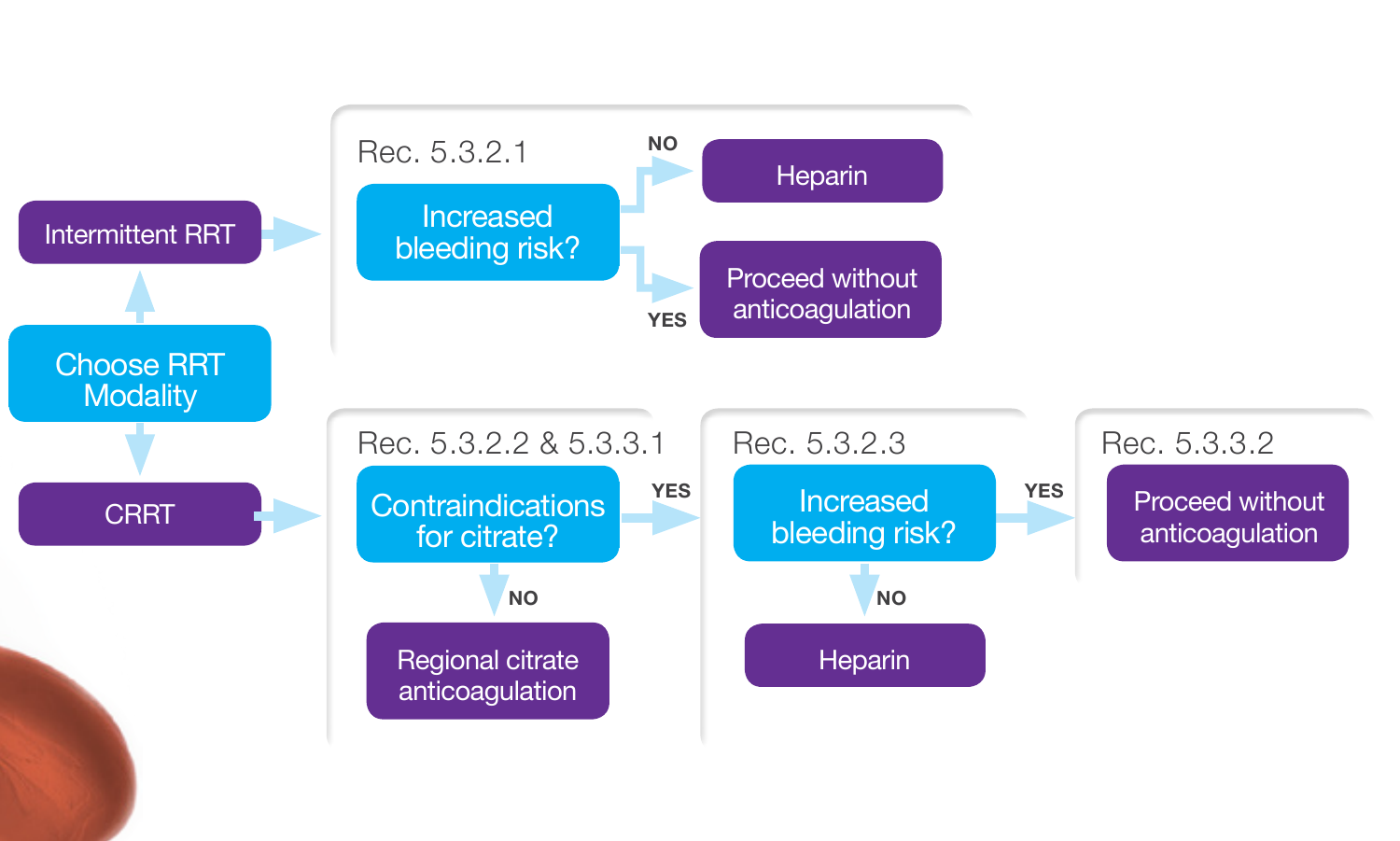# **Vascular Access**

- 5.4.1: We suggest initiating RRT in patients with AKI via an uncuffed nontunneled dialysis catheter, rather than a tunneled catheter. (2D)
- 5.4.2: When choosing a vein for insertion of a dialysis catheter in patients with AKI, consider these preferences (Not Graded): **A.** First choice: right jugular vein;
	- **B.** Second choice: femoral vein:
	- **C.** Third choice: left jugular vein;
	- **D.** Last choice: subclavian vein with preference for the dominant side.

![](_page_15_Picture_6.jpeg)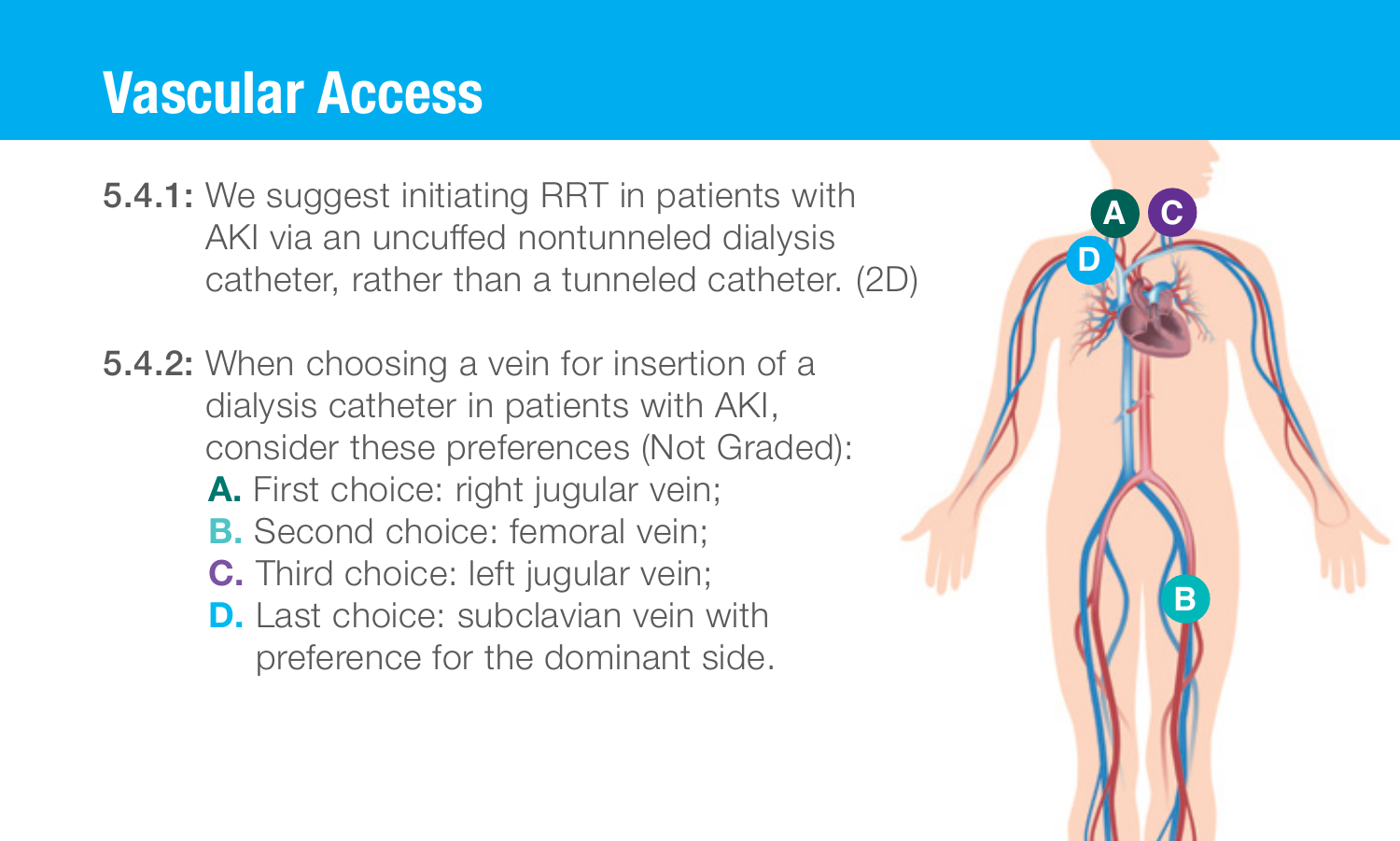# **RRT Modality**

5.6.1: Use continuous and intermittent RRT as complementary therapies in AKI patients. (Not Graded)

- 5.6.2: We suggest using CRRT, rather than standard intermittent RRT, for hemodynamically unstable patients. (2B)
- 5.6.3: We suggest using CRRT, rather than intermittent RRT, for AKI patients with acute brain injury or other causes of increased intracranial pressure or generalized brain edema. (2B)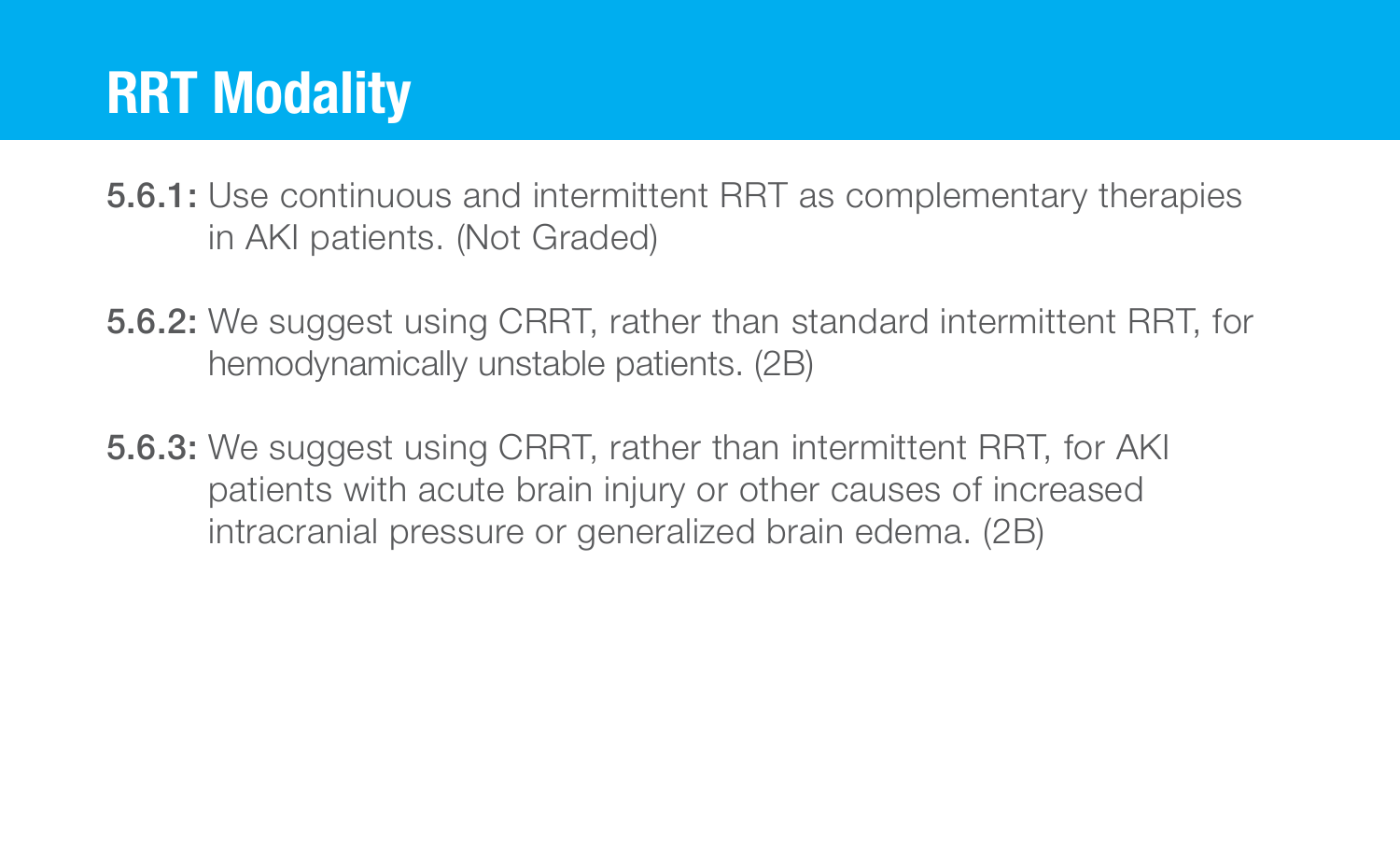# **RRT Solutions**

- **5.7.1:** We suggest using bicarbonate, rather than lactate, as a buffer in dialysate and replacement fluid for RRT in patients with AKI. (2C)
- 5.7.2: We recommend using bicarbonate, rather than lactate, as a buffer in dialysate and replacement fluid for RRT in patients with AKI and circulatory shock. (1B)
- 5.7.3: We suggest using bicarbonate, rather than lactate, as a buffer in dialysate and replacement fluid for RRT in patients with AKI and liver failure and/or lactic acidemia. (2B)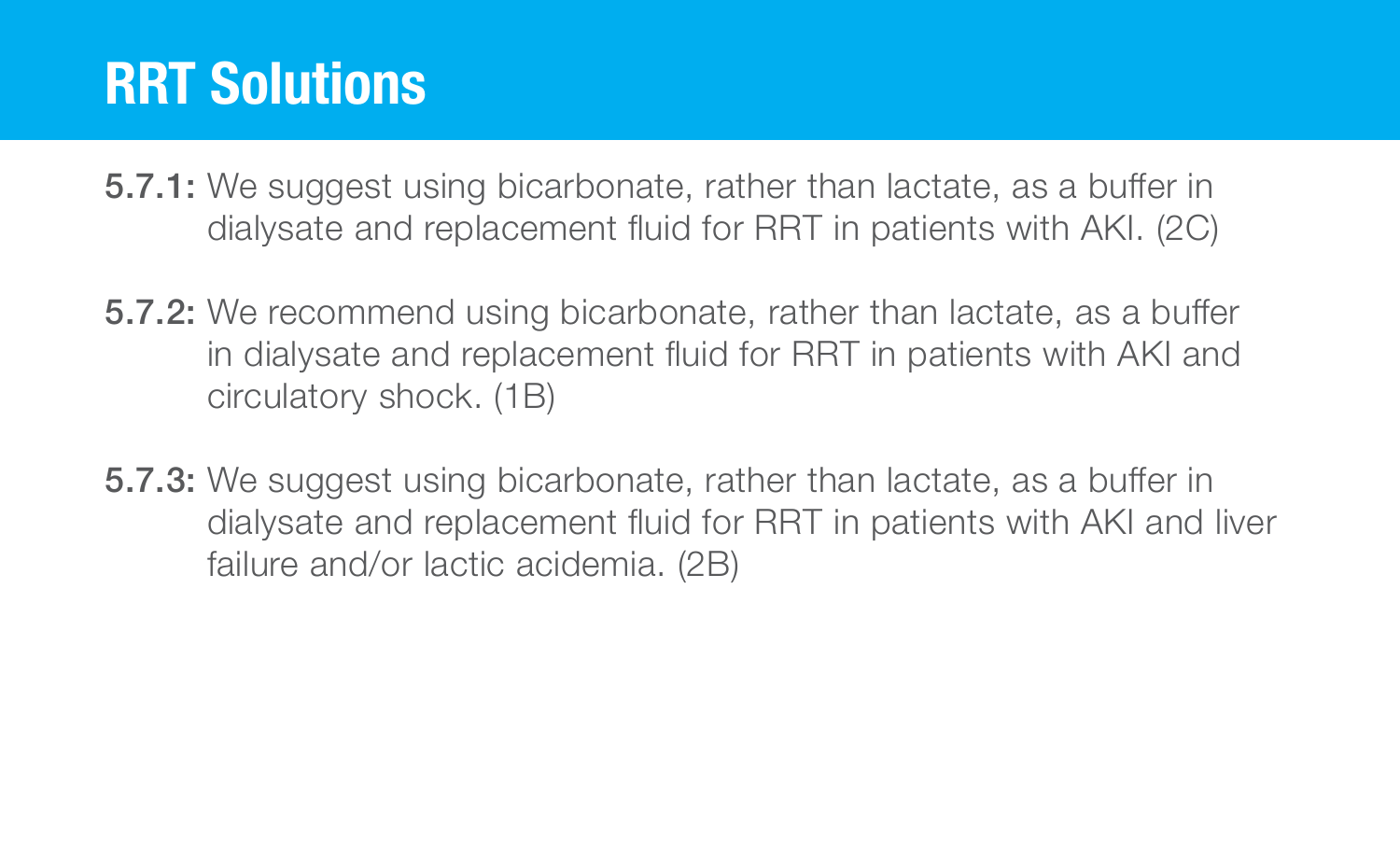# **RRT Dosing**

- 5.8.1: The dose of RRT to be delivered should be prescribed before starting each session of RRT. (Not Graded) We recommend frequent assessment of the actual delivered dose in order to adiust the prescription. (1B)
- 5.8.2: Provide RRT to achieve the goals of electrolyte, acid-base, solute, and fluid balance that will meet the patient's needs. (Not Graded)
- 5.8.3: We recommend delivering a Kt/V of 3.9 per week when using intermittent or extended RRT in AKI. (1A)
- 5.8.4: We recommend delivering an effluent volume of 20–25 ml/kg/h for CRRT in AKI (1A). This will usually require a higher prescription of effluent volume. (Not Graded)